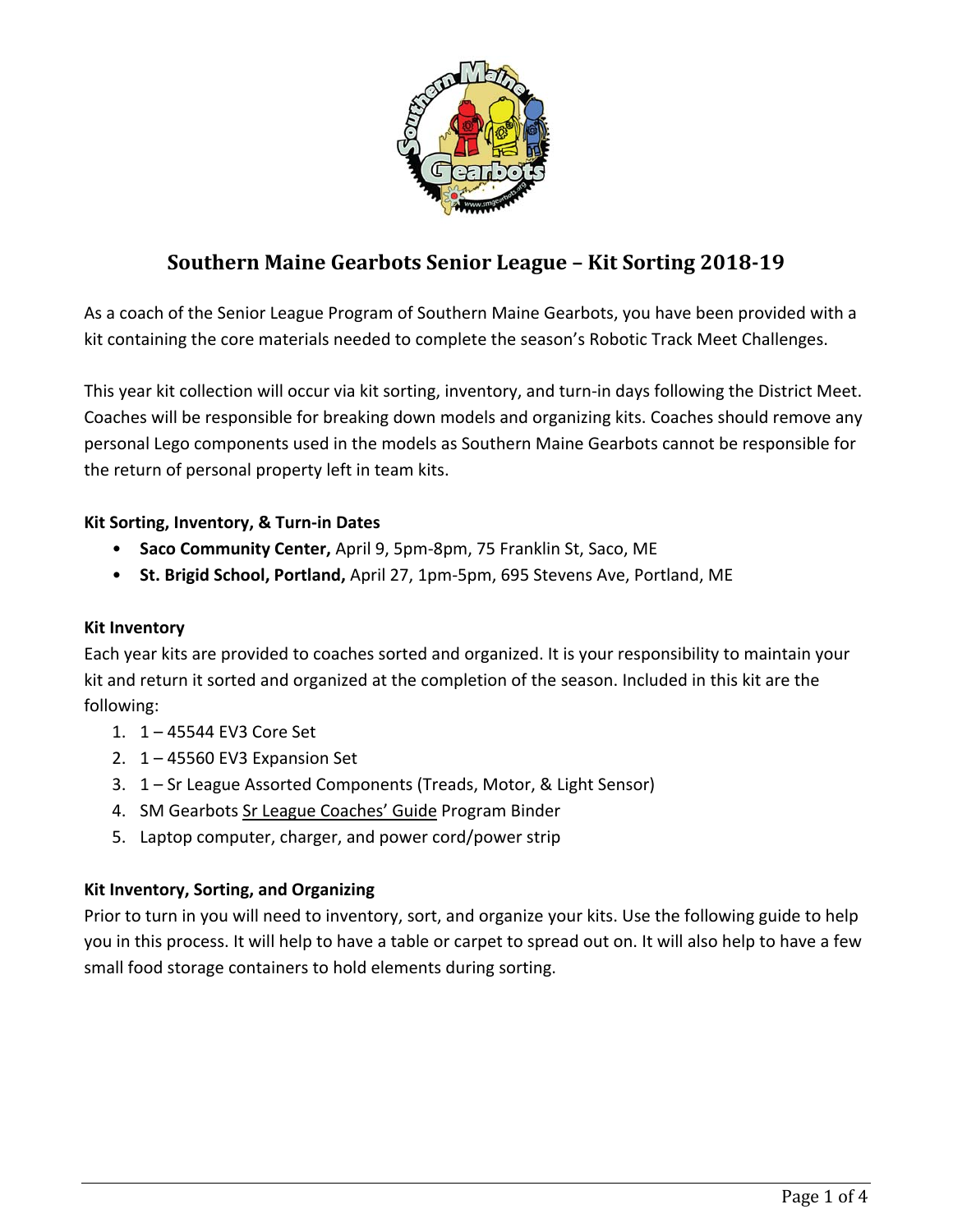# **Sorting the EV3 Core and Expansion Sets**

Our sorting guide is based on years of sorting sets. Plan to spend about three hours in a single block of time and working without interruptions. A detail oriented helper will reduce this time, perhaps even cutting it in half.

# **What you need**

Gather the following together before you start. This will help you move along without interruption. Copies of the EV3 Core Set and EV3 Expansion Set (EV3 45544 & 45560 Insert Cards) and the Extra Elements (Assorted Component Inventory sheet) may be downloaded from http://www.smgearbots.org/coach‐resources/.

- Pen/Scratch paper
- **EV3 45544 & 45560 Insert Cards** (PDF) (for element placement in Sets)
- **45544 EV3 Core Inventory sheet** (PDF) (for element names/counts)
- **45560 EV3 Expansion Set Inventory sheet** (PDF) (for element names/counts)
- **Assorted Component Inventory sheet** (PDF)

# **Step‐by‐step Sorting Guide**

## Step One: Break Down Robots

- Separate all elements. Little fingers are a big help with this!
- Remove top trays from both tubs, place to the side but DON'T empty them!
- Empty bottom tubs.

## Step Two: Sort by Type

- Sort wheels, panels, tracks, gears, beams, axles, pins, and other elements into separate piles by type.
- Place pins/axles/other elements onto the tub lids to keep them contained.
- Sort piles by size/shape/type.

# Step Three: Inventory and Organize Tub Bottom

- Using the Insert Cards PDFs, sort the EV3 Core and Expansion Set tub bottoms.
- The EV3 Core Set should go in the tub that has the Robot on it.
- The EV3 Expansion set should go in the tub that has the pile of elements on it.
- Using scrap paper OR the EV3 Inventory sheets, keep track of missing elements by name and number. This will allow us to add back missing elements for next season.
- The EV3 Core Set has two items that are not shown on the Insert Card. These are the EV3 Backplate and the AC Charger. These should both go in the EV3 Core Set tub bottom.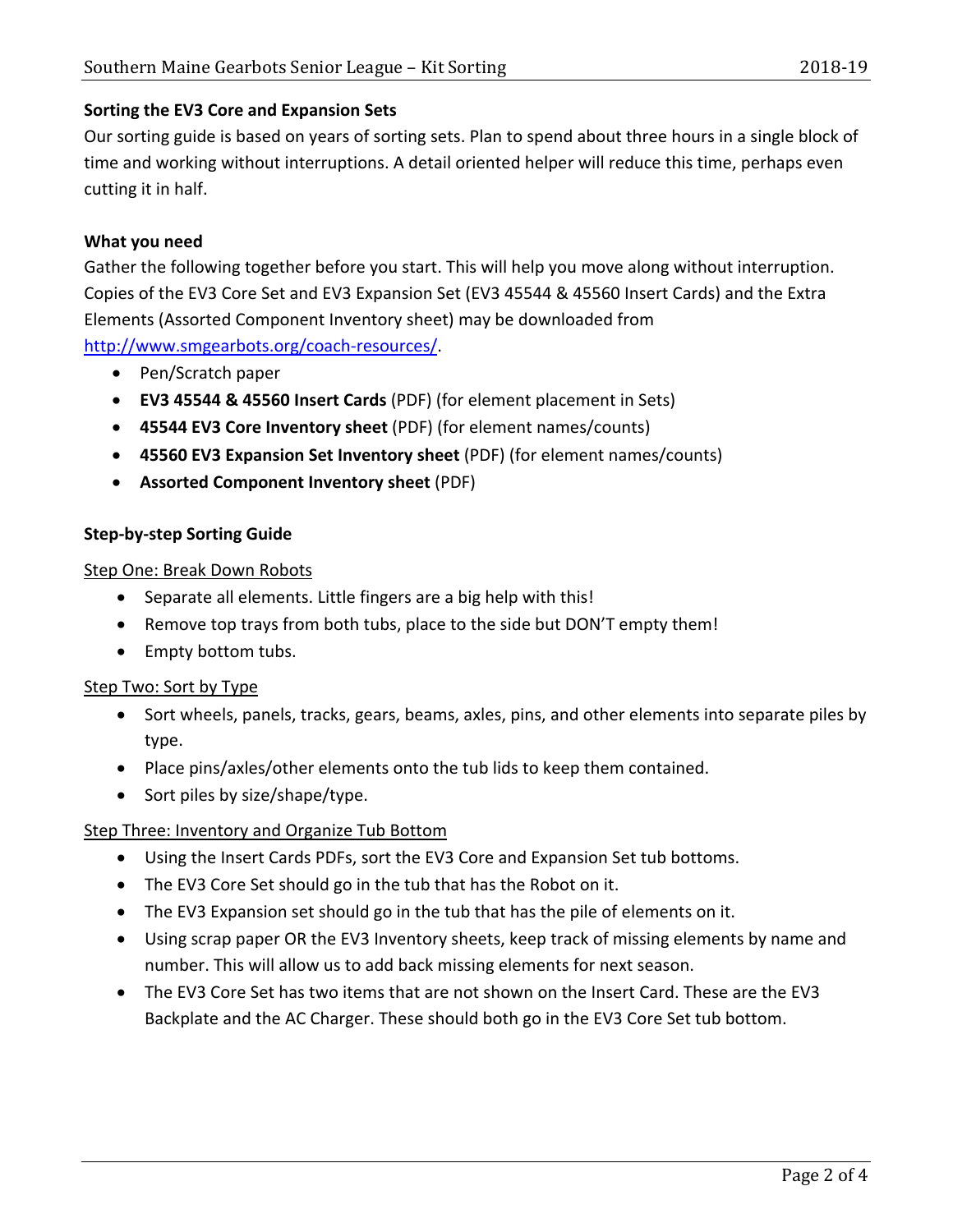Step Four: Inventory and Organize Tub Top

- Using the Insert Card PDFs, organize the top trays to match the elements shown.
- The best approach to sort is in the following order:



- Sort the pins early, using the empty tray slots to count out sets of 10 pins at a time.
- Pay close attention to the number of holes and shape of the elements.

#### Step Five: Inventory the Assorted Components & Complete the Missing Element Inventory

- Confirm the Assorted Components (Motor, Treads, & Light Sensor) if you had those for your team.
- Put the missing element inventory in the top of each tub and put the correct matching lid on each set tub. Used the Missing Element Inventory sheet on Page four to assist you.

## Step Six: Drop off kit on Drop-off Day

 Bring your team's sorted and inventoried kit to the drop off day as noted above. Your kit will be checked in.

Thank you for your help with this and with making this season a success!